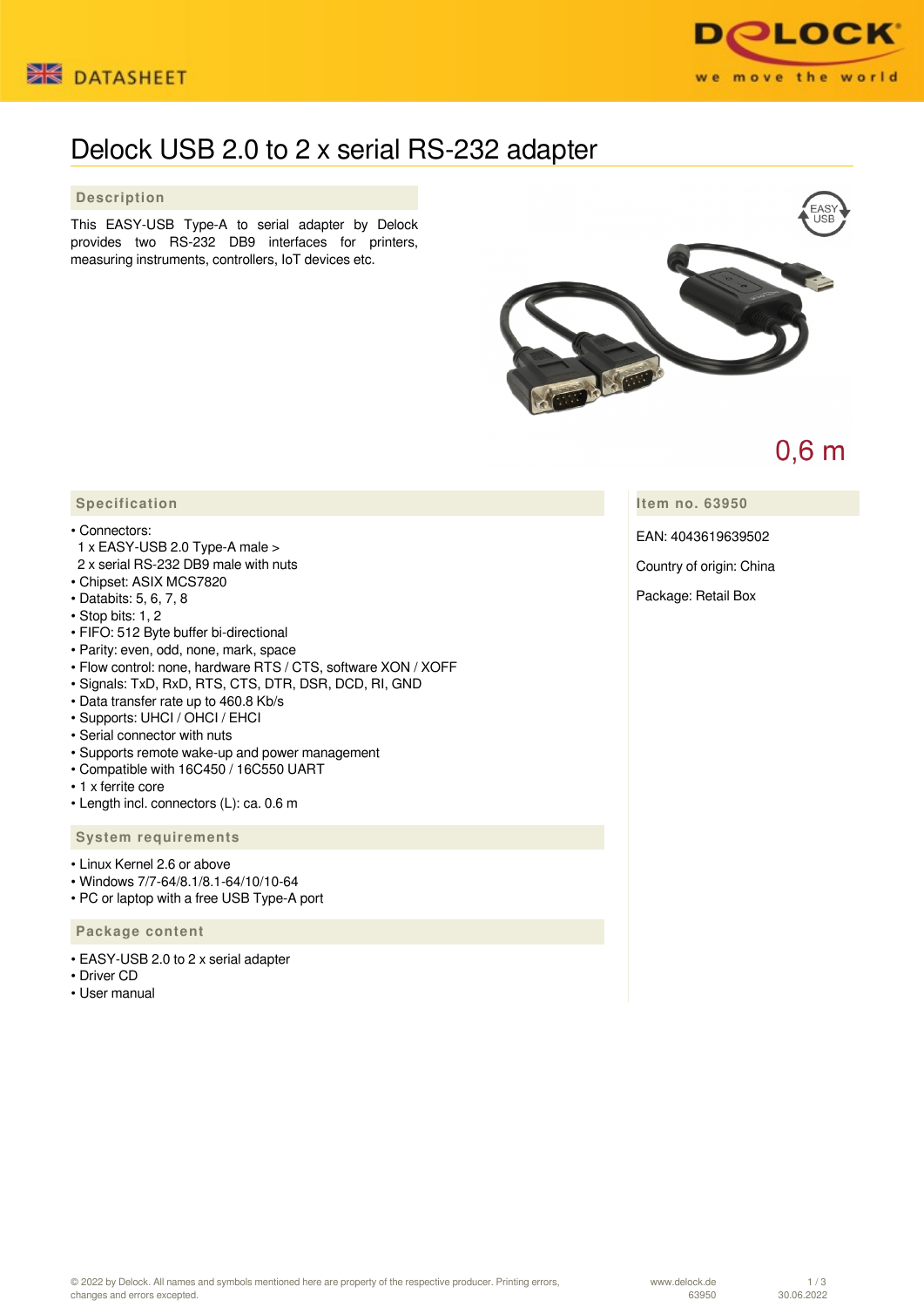



### **Images**